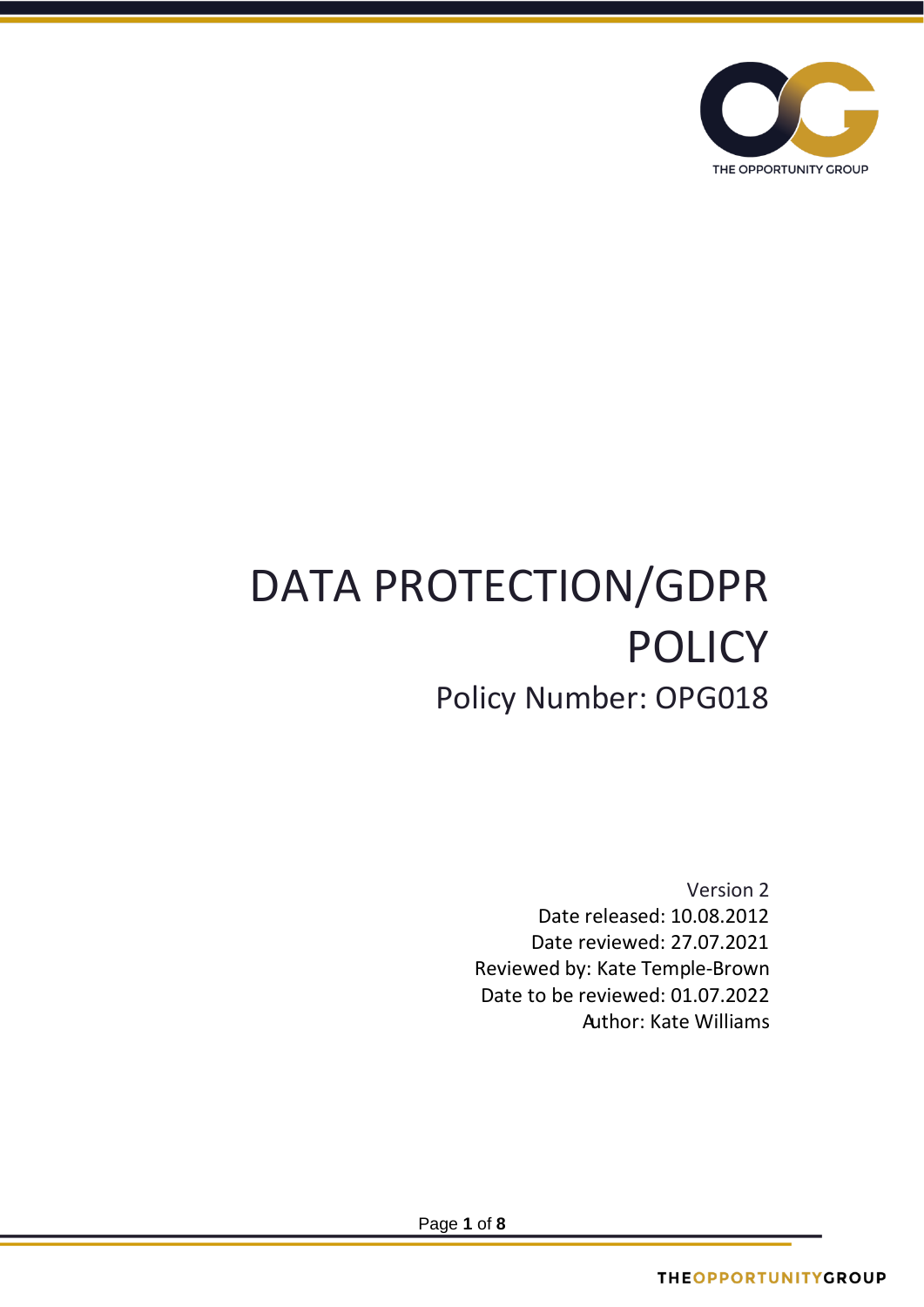

# **Contents**

|                | Scope and Purpose                   | 3 |
|----------------|-------------------------------------|---|
| 2              | Definition of data protection terms | 3 |
| 2              | <b>Policy Statements</b>            | 4 |
| 3              | <b>Application of Policy</b>        | 5 |
| $\overline{4}$ | Processing Sensitive Personal data  | 6 |
| 5              | <b>Subject Access Request</b>       |   |
| 6              | Data Storage and Retention          |   |
|                | Misuse of Data                      |   |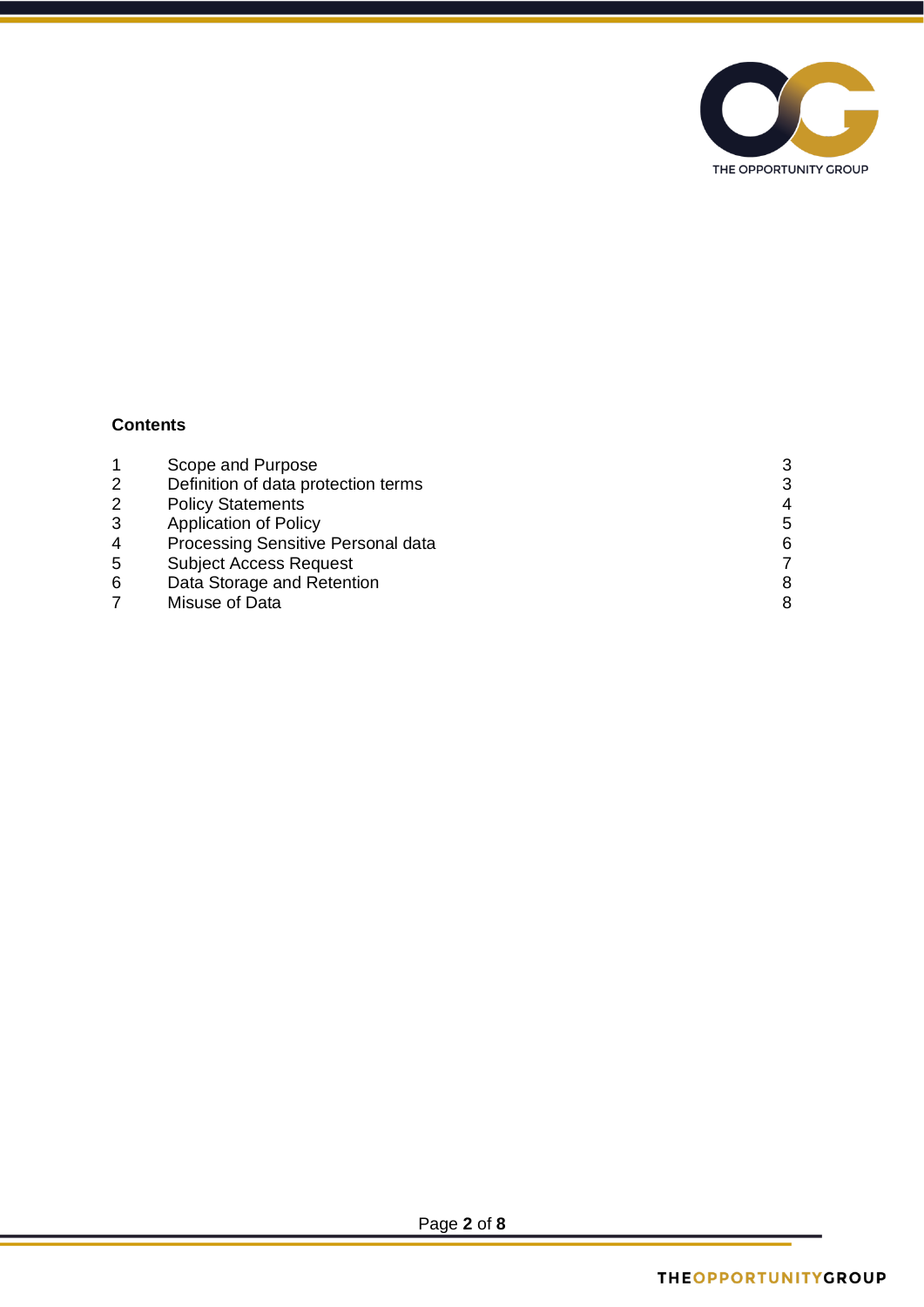

## **Scope and Purpose of Policy**

Everyone has rights with regard to how their personal information is handled. The Opportunity Group (the "**THE OPPORTUNITY GROUP**" or "**we**" or "**us**") holds a variety of information on individuals, stored both manually and electronically, which is governed by the principles of the Data Protection Act 1998 (the "**Act**").

The information which the THE OPPORTUNITY GROUP holds, which may be held on paper or on a computer or other media, is subject to certain legal safeguards specified Act and other regulations. The Act imposes restrictions on how the THE OPPORTUNITY GROUP may use that information.

This policy does not form part of any employee's contract of employment and it may be amended at any time. Any breach of this policy will be taken seriously and may result in disciplinary action.

## **Status of the policy**

This policy sets out the THE OPPORTUNITY GROUP's rules on data protection and the legal conditions that must be satisfied in relation to the obtaining, handling, processing, storage, transportation and destruction of personal information.

The Data Protection Officer is responsible for ensuring compliance with the Act and with this policy. That post is held by Michaela Reaney, Client Director, 0191 607 0225, [Michaela@theopportunity.global.](mailto:Michaela@theopportunity.global) Any questions or concerns about the operation of this policy should be referred in the first instance to the Data Protection Officer.

## **Definition of data protection terms**

**Data** is information which is stored electronically, on a computer, or in certain paperbased filing systems.

**Data subjects** for the purpose of this policy include all living individuals about whom we hold personal data. A data subject need not be a UK national or resident. All data subjects have legal rights in relation to their personal data.

**Personal data** means data relating to a living individual who can be identified from that data (or from that data and other information in our possession). Personal data can be factual (such as a name, address or date of birth) or it can be an opinion (such as a performance appraisal).

**Data controllers** are the people who or organisations which determine the purposes for which, and the manner in which, any personal data is processed. They have a responsibility to establish practices and policies in line with the Act. We are the data controller of all personal data used in connection with the THE OPPORTUNITY GROUP's activities.

Page **3** of **8**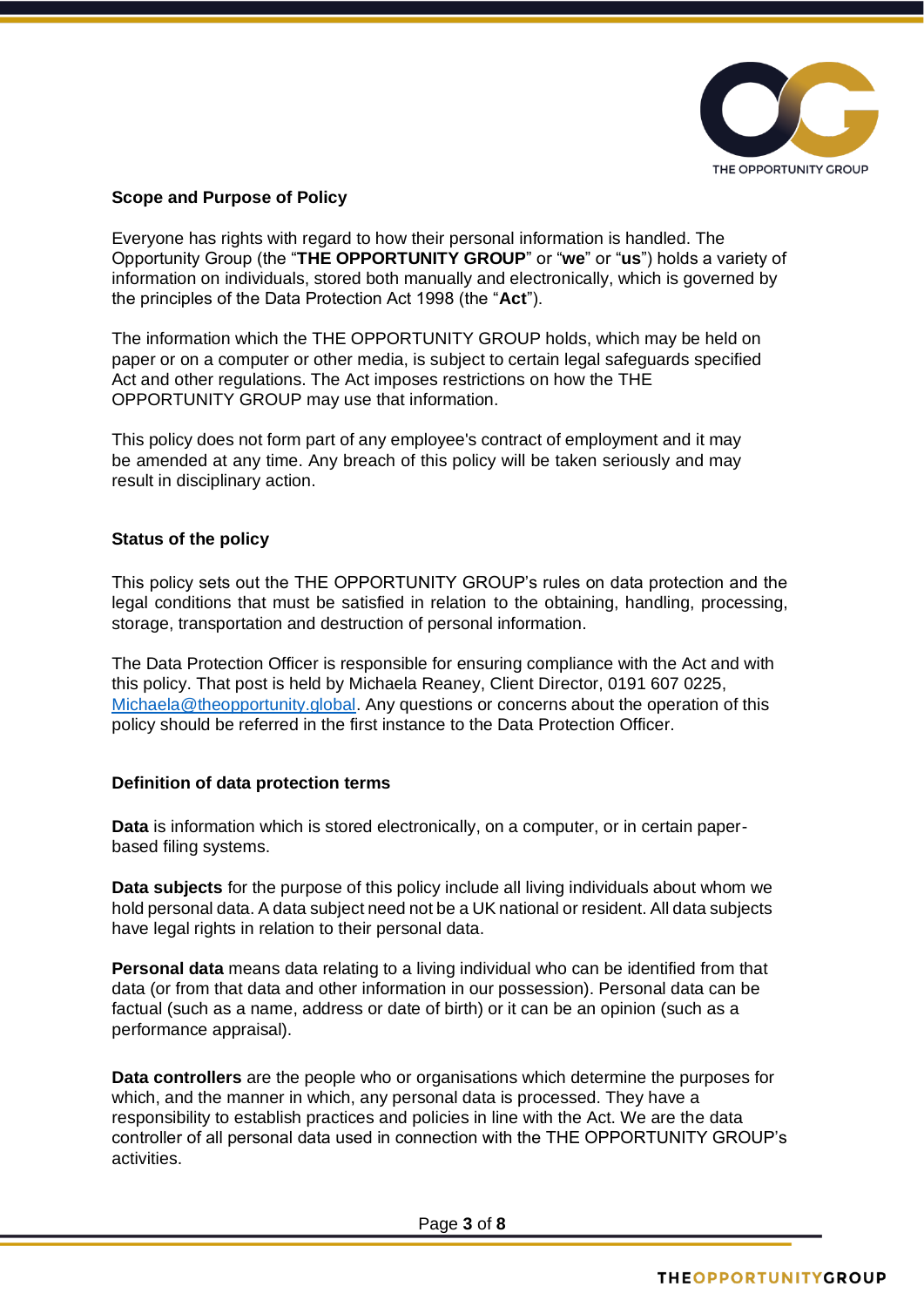

**Processing** is any activity that involves use of the data. It includes obtaining, recording or holding the data, or carrying out any operation or set of operations on the data including organising, amending, retrieving, using, disclosing, erasing or destroying it. Processing also includes transferring personal data to third parties.

**Sensitive personal data** includes information about a person's racial or ethnic origin, political opinions, religious or similar beliefs, trade union membership, physical or mental health or condition or sexual life, or about the commission of, or proceedings for, any offence committed or alleged to have been committed by that person, the disposal of such proceedings or the sentence of any court in such proceedings. Sensitive personal data can only be processed under strict conditions and will usually require the express consent of the person concerned.

#### **Policy Statements**

THE OPPORTUNITY GROUP respects the privacy of the personal data of all its employees, learners and clients and any other relevant data subjects and intends to conform to the data protection principles.

#### **Data Protection Principles**

Anyone processing personal data must comply with the eight enforceable principles of good practice. These provide that personal data must be:

- o Processed fairly and lawfully.
- o Processed for limited purposes and in an appropriate way.
- o Adequate, relevant and not excessive for the purpose.
- o Accurate and kept up to date.
- o Not kept longer than necessary for the purpose.
- o Processed in accordance with data subjects' rights.
- o Kept safe and secure from unauthorised access, accidental loss or destruction.
- o Not transferred to people or organisations situated in countries without adequate protection.

#### Fair and lawful processing

The Act is intended not to prevent the processing of personal data, but to ensure that it is done fairly and without adversely affecting the rights of the data subject. The data subject must be told who the data controller is (in this case the THE OPPORTUNITY GROUP), the purpose

For which the data is to be processed by us, and the identities of anyone to whom the data may be disclosed or transferred.

For personal data to be processed lawfully, certain conditions have to be met. These may include, among other things, requirements that the data subject has consented to the processing, or that the processing is necessary for the legitimate interest of the data controller or the party to whom the data is disclosed. When sensitive personal data is being processed, more than one condition must be met. In most cases the data subject's

Page **4** of **8**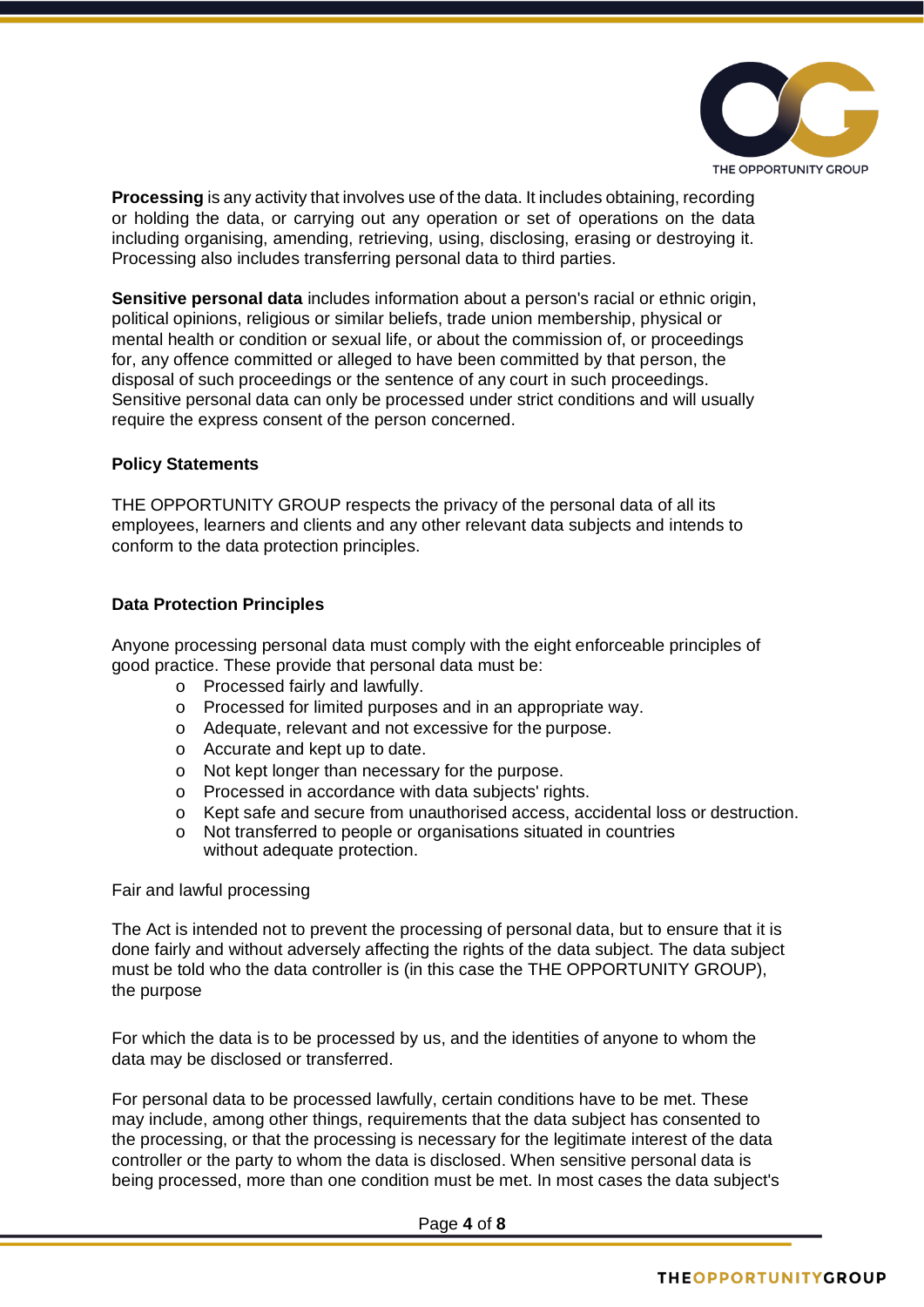

explicit consent to the processing of such data will be required.

Processing for limited purposes

Personal data may only be processed for the specific purposes notified to the data subject when the data was first collected or for any other purposes specifically permitted by the Act. This means that personal data must not be collected for one purpose and then used for another. If it becomes necessary to change the purpose for which the data is processed, the data subject must be informed of the new purpose before any processing occurs.

Adequate, relevant and non-excessive processing

Personal data should only be collected to the extent that it is required for the specific purpose notified to the data subject. Any data which is not necessary for that purpose should not be collected in the first place.

#### Accurate data

Personal data must be accurate and kept up to date. Information which is incorrect, or misleading is not accurate and steps should therefore be taken to check the accuracy of any personal data at the point of collection and at regular intervals afterwards. Inaccurate or out-of-date data should be destroyed.

#### Timely processing

Personal data should not be kept longer than is necessary for the purpose. This means that data should be destroyed or erased from our systems when it is no longer required.

Processing in line with data subject's rights

Data must be processed in line with data subjects' rights. Data subjects have a right to:

- o Request access to any data held about them by a data controller.
- o Prevent the processing of their data for direct-marketing purposes.
- o Ask to have inaccurate data amended.
- o Prevent processing that is likely to cause damage or distress to themselves or anyone else.

#### Data security

We must ensure that appropriate security measures are taken against unlawful or unauthorised processing of personal data, and against the accidental loss of, or damage to, personal data.

The Act requires us to put in place procedures and technologies to maintain the security of all personal data from the point of collection to the point of destruction. Personal data may only be transferred to a third-party data processor if he agrees to comply with those procedures and policies, or if he puts in place adequate measures himself.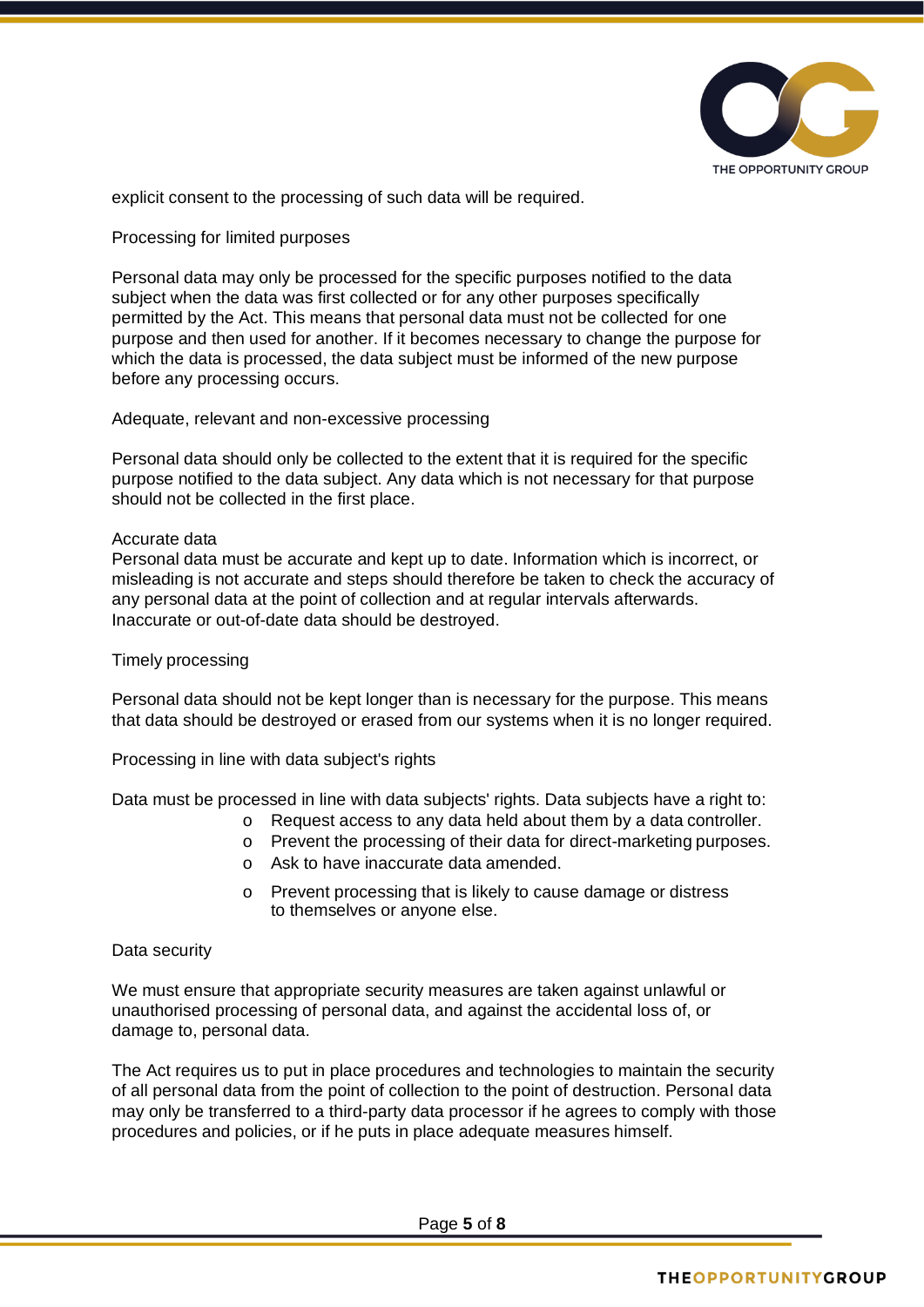

# **Application of Policy**

**Staff** 

This policy covers not only current employees and workers but also applicants for employment, interview candidates and ex-employees.

This policy does not form part of the formal contract of employment, but it is a condition of employment that employees will abide by the rules and policies made by the THE OPPORTUNITY GROUP from time to time. Any failure to follow the policy may result in disciplinary proceedings.

Staff are required to inform the Senior Directors in writing of any changes to the information held as soon as possible, e.g. change of name, address, contact telephone number, bank details.

#### Learners

By enrolling with THE OPPORTUNITY GROUP a learner has agreed to be bound by THE OPPORTUNITY GROUP regulations. A learner who ignores his/her responsibilities may find the learner disciplinary regulations being invoked.

Learners must:

- o check that the information on their enrolment form is accurate.
- o promptly inform THE OPPORTUNITY GROUP in writing of any changes to the information held, i.e. change of name, address, telephone numbers, emergency contact details.

#### Clients

Information on THE OPPORTUNITY GROUP clients will be of a financial or contractual nature and will be held for specified purposes e.g. payment processing.

Where information needs to be shared with external THE OPPORTUNITY GROUP partners or clients a separate legal agreement must be signed by both parties.

## **Processing Sensitive Personal Data**

Sometimes it is necessary to process Sensitive Personal Data. This may be to ensure that THE OPPORTUNITY GROUP is a safe place for everyone or to operate other THE OPPORTUNITY GROUP policies, such as the Equality and Diversity Policy and Safeguarding Policy.

THE OPPORTUNITY GROUP will ask for information about particular health needs, such as allergies to particular forms of medication, or other conditions such as asthma or diabetes. THE OPPORTUNITY GROUP will only use this information to protect the health and safety of the individual.

It is appreciated that processing sensitive personal data may cause concern.

Page **6** of **8**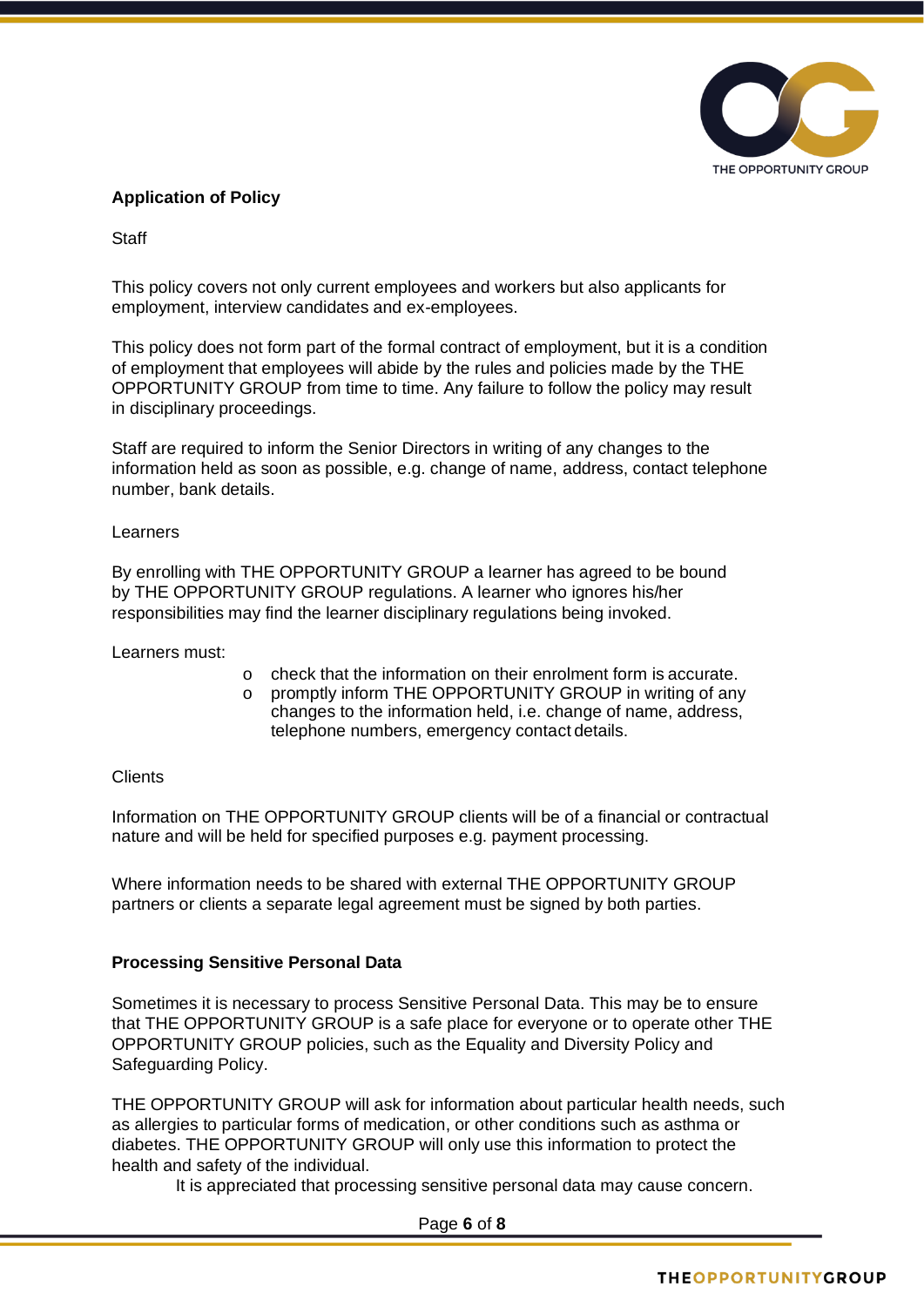

THE OPPORTUNITY GROUP's policy, where possible and appropriate, is to seek consent from data subjects before collecting or otherwise processing sensitive personal data. It will not, however, always be appropriate to seek consent or necessary to do so. For example, in certain circumstances THE OPPORTUNITY GROUP may be processing sensitive personal data fairly and lawfully if at least one of the following conditions is satisfied:

- o The processing of the information is necessary for the performance of THE OPPORTUNITY GROUP's obligations under employment law;
- o The processing is necessary for the purpose of obtaining legal advice, the administration of justice or exercising public functions;
- o The processing is necessary in order to protect the vital interests of the data subject or another person;
- o The data is processed in relation to equal opportunity monitoring.

## **Subject Access Request**

Under the Act, staff, learners and other users of THE OPPORTUNITY GROUP have the right to:

- o Be told whether their personal data is being processed;
- o Be given a description of the data concerned;
- o Be informed about the purposes for which it is being processed;
- o Be informed of the identity of third parties to whom data may be disclosed;
- o Request a legible copy of their personal data.

Individuals seeking to access personal data under the Act must provide to the Data Protection Officer the following:

- o a request in writing, (either electronic or hard copy; the request need not make reference to the Act);
- o a fee (details of which can be obtained by contacting the Data Protection Office);
- o sufficient information to enable THE OPPORTUNITY GROUP to
- o Verify the identity of the individual (such as a utilities bill or staff or learner identification card and a certified copy of another piece of identity); and
- o identify what information the individual requires, and where that information might be held.

THE OPPORTUNITY GROUP may ask for further information if required to locate the data requested.

THE OPPORTUNITY GROUP aims to comply with requests for access to personal information as quickly as possible but will ensure that it is provided within 40 days. This 40 day period does not begin to run until the information detailed at 8.2 above and any fee payable have been received.

Learners will be entitled to information about their marks for both coursework and examinations. However, this may take longer to provide than other information. For further information, refer to THE OPPORTUNITY GROUP's Freedom of Information Policy and related procedures.

Page **7** of **8**